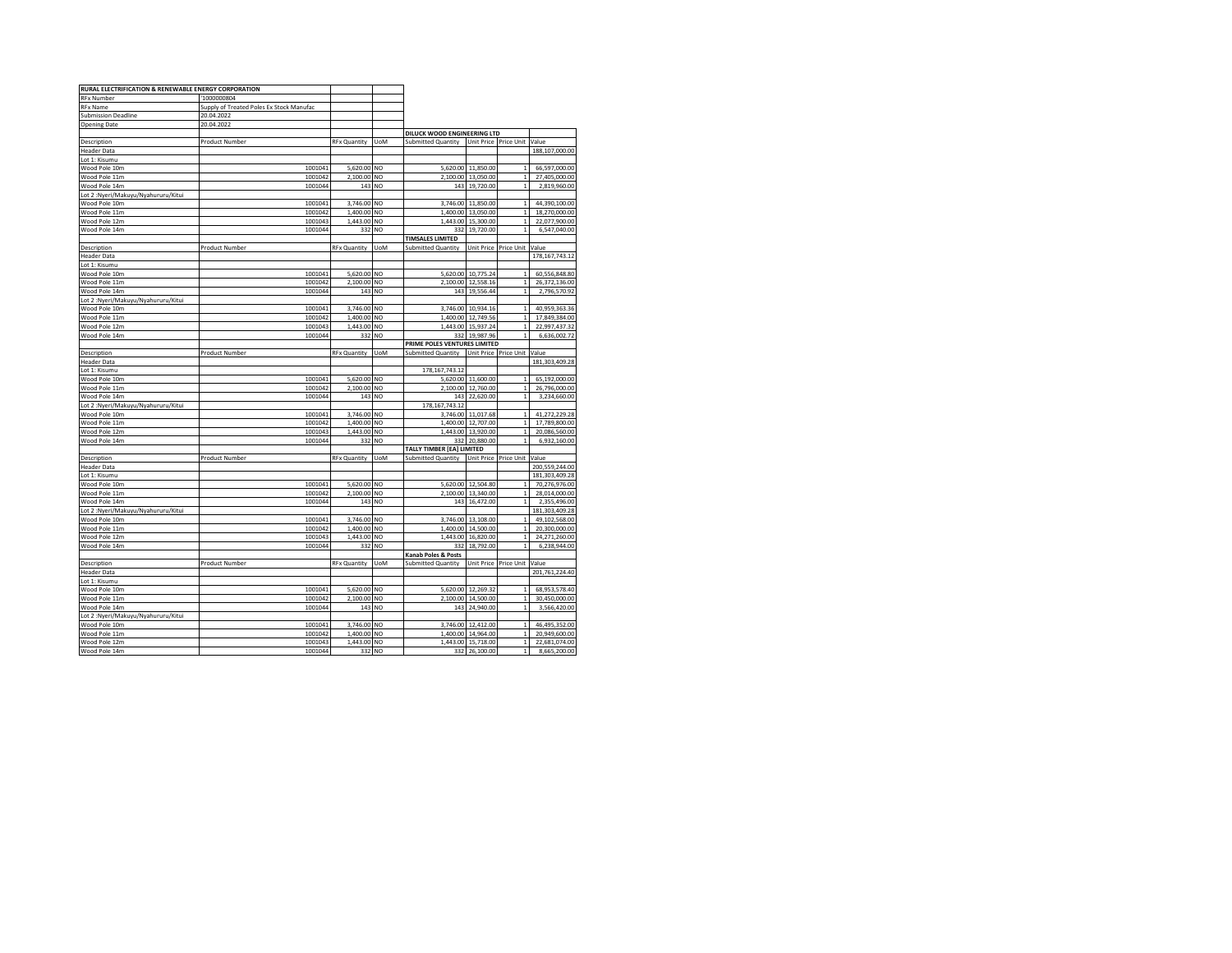|                                     |                       |                     |                | silver wood treatment plant ltd      |                    |                             |                |
|-------------------------------------|-----------------------|---------------------|----------------|--------------------------------------|--------------------|-----------------------------|----------------|
| Description                         | <b>Product Number</b> | <b>RFx Quantity</b> | UoM            | <b>Submitted Quantity</b>            | <b>Unit Price</b>  | Price Unit                  | Value          |
| <b>Header Data</b>                  |                       |                     |                |                                      |                    |                             | 201,800,908.00 |
| Lot 1: Kisumu                       |                       |                     |                |                                      |                    |                             |                |
| Wood Pole 10m                       | 1001041               | 5,620.00            | <b>NO</b>      | 5,620.00                             | 12,267.00          | $\mathbf{1}$                | 68,940,540.00  |
| Wood Pole 11m                       | 1001042               | 2,100.00            | NO             | 2,100.00                             | 14,500.00          | $\,$ 1                      | 30,450,000.00  |
| Wood Pole 14m                       | 1001044               |                     | 143 NO         |                                      | 143 23,780.00      | $\mathbf{1}$                | 3,400,540.00   |
| Lot 2: Nyeri/Makuyu/Nyahururu/Kitui |                       |                     |                |                                      |                    |                             |                |
| Wood Pole 10m                       | 1001041               | 3,746.00            | NO             |                                      | 3,746.00 12,528.00 | $\mathbf{1}$                | 46,929,888.00  |
| Wood Pole 11m                       | 1001042               | 1,400.00            | NO             | 1,400.00                             | 14,732.00          | $\,$ 1                      | 20,624,800.00  |
| Wood Pole 12m                       | 1001043               | 1,443.00            | NO             | 1,443.00                             | 15,660.00          | $\,$ 1                      | 22,597,380.00  |
| Wood Pole 14m                       | 1001044               | 332                 | NO             | 332                                  | 26,680.00          | $\mathbf{1}$                | 8,857,760.00   |
|                                     |                       |                     |                | LAKEWOOD TIMBER TREATMENT LIMITED    |                    |                             |                |
|                                     |                       |                     | UoM            |                                      | Unit Price         |                             |                |
| Description                         | <b>Product Number</b> | <b>RFx Quantity</b> |                | <b>Submitted Quantity</b>            |                    | Price Unit                  | Value          |
| <b>Header Data</b>                  |                       |                     |                |                                      |                    |                             | 198,144,936.00 |
| Lot 1: Kisumu                       |                       |                     |                |                                      |                    |                             |                |
| Wood Pole 10m                       | 1001041               | 5,620.00            | NO             | 5,620.00                             | 11,484.00          | $\mathbf 1$                 | 64,540,080.00  |
| Wood Pole 11m                       | 1001042               | 2,100.00            | N <sub>O</sub> | 2,100.00                             | 14,500.00          | $\mathbf 1$                 | 30,450,000.00  |
| Wood Pole 14m                       | 1001044               | 143                 | NO             | 143                                  | 17,980.00          | $\mathbf{1}$                | 2,571,140.00   |
| Lot 2: Nyeri/Makuyu/Nyahururu/Kitui |                       |                     |                |                                      |                    |                             |                |
| Wood Pole 10m                       | 1001041               | 3,746.00            | N <sub>O</sub> | 3,746.00                             | 12,644.00          | $\mathbf{1}$                | 47,364,424.00  |
| Wood Pole 11m                       | 1001042               | 1,400.00            | N <sub>O</sub> | 1,400.00                             | 15,660.00          | $\mathbf 1$                 | 21,924,000.00  |
| Wood Pole 12m                       | 1001043               | 1,443.00            | NO             | 1,443.00                             | 17,284.00          | $\mathbf{1}$                | 24,940,812.00  |
| Wood Pole 14m                       | 1001044               | 332                 | NO             | 332                                  | 19,140.00          | $\mathbf{1}$                | 6,354,480.00   |
|                                     |                       |                     |                | <b>GLOBAL WOOD TREATMENT LIMITED</b> |                    |                             |                |
| Description                         | <b>Product Number</b> | <b>RFx Quantity</b> | UoM            | Submitted Quantity                   |                    | Unit Price Price Unit Value |                |
| <b>Header Data</b>                  |                       |                     |                |                                      |                    |                             | 195,492,294.40 |
| Lot 1: Kisumu                       |                       |                     |                | 201,800,908.00                       |                    |                             |                |
| Wood Pole 10m                       | 1001041               | 5,620.00            | <b>NO</b>      | 5,620.00                             | 12,284.40          | $\mathbf{1}$                | 69,038,328.00  |
| Wood Pole 11m                       | 1001042               | 2,100.00            | <b>NO</b>      | 2,100.00                             | 13,572.00          | $\,$ 1                      | 28,501,200.00  |
| Wood Pole 14m                       | 1001044               | 143                 | NO             | 143                                  | 20,300.00          | $\mathbf{1}$                | 2,902,900.00   |
| Lot 2: Nyeri/Makuyu/Nyahururu/Kitui |                       |                     |                | 201,800,908.00                       |                    |                             |                |
| Wood Pole 10m                       | 1001041               | 3,746.00            | <b>NO</b>      | 3,746.00                             | 12,284.40          | $\mathbf{1}$                | 46,017,362.40  |
| Wood Pole 11m                       | 1001042               | 1,400.00            | NO             | 1,400.00                             | 13.572.00          | $\mathbf{1}$                | 19,000,800.00  |
| Wood Pole 12m                       | 1001043               | 1,443.00            | NO             | 1,443.00                             | 16,008.00          | $\,$ 1 $\,$                 | 23,099,544.00  |
| Wood Pole 14m                       | 1001044               | 332                 | <b>NO</b>      | 332                                  | 20,880.00          | $\mathbf 1$                 | 6,932,160.00   |
|                                     |                       |                     |                | REGIONAL VENTURES LTD                |                    |                             |                |
| Description                         | Product Number        | <b>RFx Quantity</b> | UoM            | <b>Submitted Quantity</b>            | Unit Price         | Price Unit                  | Value          |
| <b>Header Data</b>                  |                       |                     |                |                                      |                    |                             | 182,567,500.00 |
| Lot 1: Kisumu                       |                       |                     |                |                                      |                    |                             | 198,144,936.00 |
| Wood Pole 10m                       | 1001041               | 5,620.00            | <b>NO</b>      | 5,620.00                             | 12,000.00          | 1                           | 67,440,000.00  |
| Wood Pole 11m                       | 1001042               | 2,100.00            | NO             | 2,100.00                             | 13,000.00          | $\mathbf{1}$                | 27,300,000.00  |
| Wood Pole 14m                       | 1001044               | 143                 | NO             | 143                                  | 16,000.00          | $\mathbf 1$                 | 2,288,000.00   |
| Lot 2: Nyeri/Makuyu/Nyahururu/Kitui |                       |                     |                |                                      |                    |                             | 198,144,936.00 |
| Wood Pole 10m                       | 1001041               | 3,746.00            | NO             | 3,746.00                             | 11,400.00          | $\mathbf{1}$                | 42,704,400.00  |
| Wood Pole 11m                       | 1001042               | 1,400.00            | <b>NO</b>      | 1,400.00                             | 12,800.00          | $\,$ 1 $\,$                 | 17,920,000.00  |
| Wood Pole 12m                       | 1001043               | 1,443.00            | <b>NO</b>      | 1,443.00                             | 13,700.00          | $\,$ 1 $\,$                 | 19,769,100.00  |
| Wood Pole 14m                       | 1001044               | 332                 | NO             | 332                                  | 15,500.00          | $\mathbf{1}$                | 5,146,000.00   |
|                                     |                       |                     |                | <b>BAHATI AFRICA LIMITED</b>         |                    |                             |                |
| Description                         | Product Number        | <b>RFx Quantity</b> | <b>UoM</b>     | <b>Submitted Quantity</b>            |                    | Unit Price Price Unit       | Value          |
| <b>Header Data</b>                  |                       |                     |                |                                      |                    |                             | 190,247,783.00 |
| Lot 1: Kisumu                       |                       |                     |                |                                      |                    |                             |                |
| Wood Pole 10m                       | 1001041               | 5,620.00            | NO             | 5,620.00                             | 12,528.00          | $\mathbf{1}$                | 70,407,360.00  |
|                                     |                       |                     |                |                                      |                    |                             |                |
| Wood Pole 11m                       | 1001042               | 2,100.00            | <b>NO</b>      | 2,100.00                             | 13,896.80          | $\,$ 1 $\,$                 | 29,183,280.00  |
| Wood Pole 14m                       | 1001044               | 143                 | <b>NO</b>      | 143                                  | 1                  | $\mathbf{1}$                | 143            |
| Lot 2: Nyeri/Makuyu/Nyahururu/Kitui |                       |                     |                |                                      |                    |                             |                |
| Wood Pole 10m                       | 1001041               | 3,746.00            | N <sub>O</sub> | 3,746.00                             | 12,528.00          | $\,$ 1 $\,$                 | 46,929,888.00  |
| Wood Pole 11m                       | 1001042               | 1,400.00            | <b>NO</b>      | 1,400.00                             | 13,896.80          | $\mathbf{1}$                | 19,455,520.00  |
| Wood Pole 12m                       | 1001043               | 1,443.00            | NO             | 1,443.00                             | 16,820.00          | $\mathbf{1}$                | 24,271,260.00  |
| Wood Pole 14m                       | 1001044               |                     | 332 NO         | 332                                  | $\mathbf{1}$       | $\mathbf{1}$                | 332            |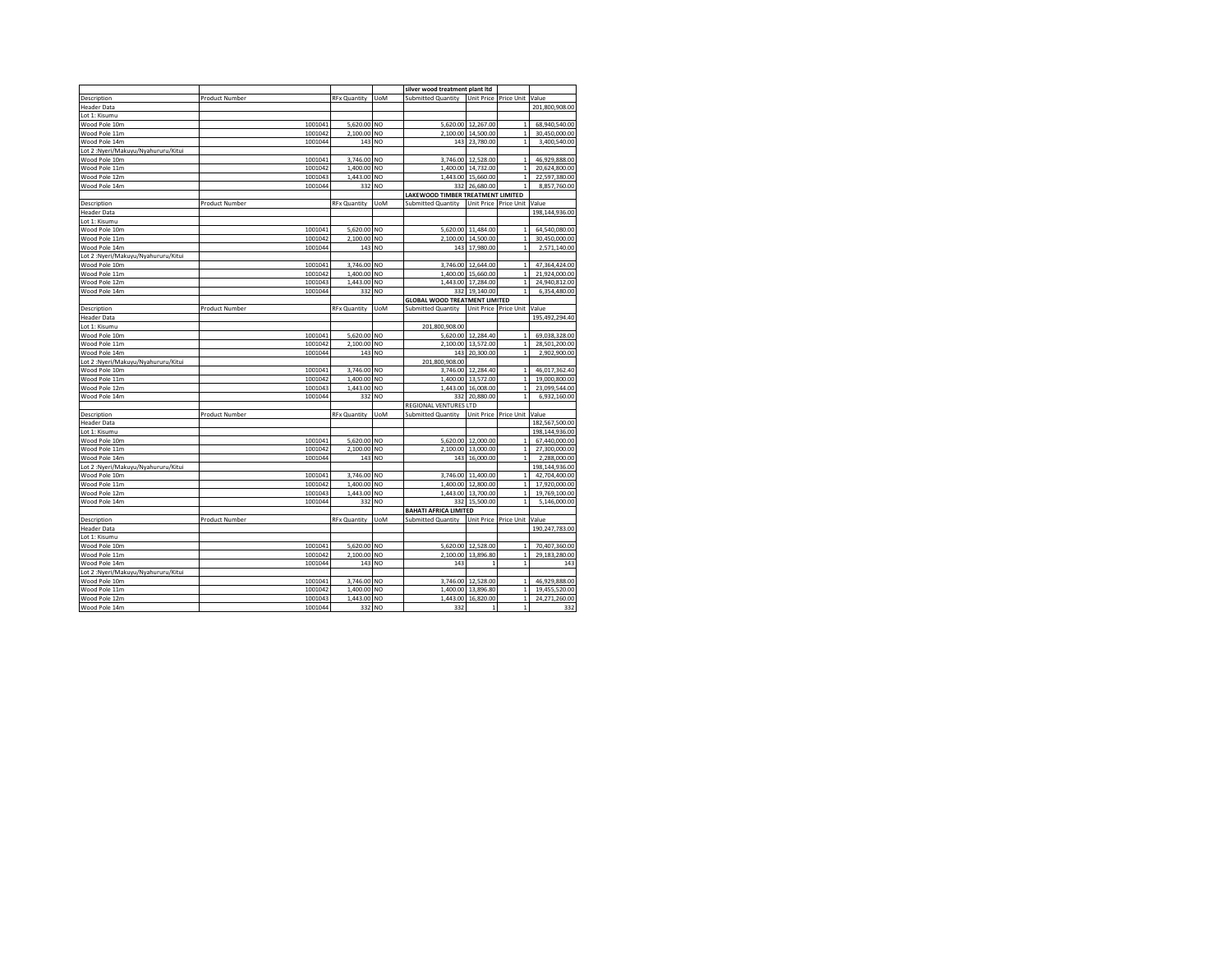|                                     |                       |                     |                | <b>Olmachem Holdings Ltd</b>    |                    |                       |                |
|-------------------------------------|-----------------------|---------------------|----------------|---------------------------------|--------------------|-----------------------|----------------|
| Description                         | Product Number        | <b>RFx Quantity</b> | <b>UoM</b>     | Submitted Quantity              | <b>Unit Price</b>  | Price Unit            | Value          |
|                                     |                       |                     |                |                                 |                    |                       |                |
| <b>Header Data</b>                  |                       |                     |                |                                 |                    |                       | 198,338,900.00 |
| Lot 1: Kisumu                       |                       |                     |                |                                 |                    |                       |                |
| Wood Pole 10m                       | 1001041               | 5,620.00 NO         |                |                                 | 5,620.00 12,300.00 | $\mathbf{1}$          | 69,126,000.00  |
| Wood Pole 11m                       | 1001042               | 2,100.00            | NO             | 2.100.00                        | 13,800.00          | $\mathbf{1}$          | 28,980,000.00  |
| Wood Pole 14m                       | 1001044               | 143                 | NO.            |                                 | 143 21,000.00      | $\mathbf{1}$          | 3,003,000.00   |
| Lot 2:Nyeri/Makuyu/Nyahururu/Kitui  |                       |                     |                |                                 |                    |                       |                |
| Wood Pole 10m                       | 1001041               | 3,746.00            | NO             | 3.746.00                        | 12,700.00          | $\mathbf{1}$          | 47,574,200.00  |
| Wood Pole 11m                       | 1001042               | 1,400.00            | <b>NO</b>      | 1,400.00                        | 14,100.00          | $\,$ 1 $\,$           | 19,740,000.00  |
| Wood Pole 12m                       | 1001043               | 1,443.00 NO         |                |                                 | 1,443.00 15,900.00 | $\mathbf{1}$          | 22,943,700.00  |
| Wood Pole 14m                       | 1001044               | 332                 | NO             | 332                             | 21,000.00          | $\mathbf{1}$          | 6,972,000.00   |
|                                     |                       |                     |                | TIPSY WOOD PRESERVATION LIMITED |                    |                       |                |
| Description                         | Product Number        | <b>RFx Quantity</b> | UoM            | Submitted Quantity              | Unit Price         | Price Unit            | Value          |
| <b>Header Data</b>                  |                       |                     |                |                                 |                    |                       | 90,089,315.40  |
| Lot 1: Kisumu                       |                       |                     |                |                                 |                    |                       |                |
| Wood Pole 10m                       | 1001041               | 5,620.00            | NO             | 5,620.00                        | 10,479.40          | $\,1\,$               | 58,894,228.00  |
| Wood Pole 11m                       | 1001042               | 2,100.00            | N <sub>O</sub> | 2,100.00                        | 13,524.10          | $\,$ 1 $\,$           | 28,400,610.00  |
| Wood Pole 14m                       | 1001044               | 143                 | NO             | 143                             | 19,541.80          | $\mathbf{1}$          | 2,794,477.40   |
| Lot 2: Nyeri/Makuyu/Nyahururu/Kitui |                       |                     |                |                                 |                    |                       |                |
| Wood Pole 10m                       | 1001041               | 3,746.00            | NO             | 3,746.00                        | $\theta$           | $\mathbf{1}$          | 0              |
| Wood Pole 11m                       | 1001042               | 1,400.00            | N <sub>O</sub> | 1,400.00                        | $\theta$           | $\mathbf{1}$          | $\mathbf 0$    |
| Wood Pole 12m                       | 1001043               | 1,443.00            | NO             | 1,443.00                        | $\mathbf 0$        | $\mathbf 1$           | $\bf{0}$       |
|                                     |                       |                     |                |                                 | $\mathbf 0$        |                       | $\mathbf{0}$   |
| Wood Pole 14m                       | 1001044               | 332                 | NO             | 332                             |                    | $\,$ 1 $\,$           |                |
|                                     |                       |                     |                | PANOCAL INTERNATIONAL LIMITED   |                    |                       |                |
| Description                         | <b>Product Number</b> | <b>RFx Quantity</b> | UoM            | <b>Submitted Quantity</b>       |                    | Unit Price Price Unit | Value          |
| <b>Header Data</b>                  |                       |                     |                |                                 |                    |                       | 186,212,820.00 |
| Lot 1: Kisumu                       |                       |                     |                | 190,247,783.00                  |                    |                       |                |
| Wood Pole 10m                       | 1001041               | 5,620.00            | NO             | 5,620.00                        | 10,440.00          | $\,$ 1 $\,$           | 58,672,800.00  |
| Wood Pole 11m                       | 1001042               | 2,100.00 NO         |                |                                 | 2,100.00 12,412.00 | $\,$ 1                | 26,065,200.00  |
| Wood Pole 14m                       | 1001044               | 143                 | NO             | 143                             | 14,500.00          | $\mathbf{1}$          | 2,073,500.00   |
| Lot 2: Nyeri/Makuyu/Nyahururu/Kitui |                       |                     |                | 190,247,783.00                  |                    |                       |                |
| Wood Pole 10m                       | 1001041               | 3,746.00            | NO             | 3,746.00                        | 13,920.00          | $\mathbf{1}$          | 52,144,320.00  |
| Wood Pole 11m                       | 1001042               | 1,400.00            | NO             | 1,400.00                        | 14,500.00          | $\mathbf{1}$          | 20,300,000.00  |
| Wood Pole 12m                       | 1001043               | 1,443.00            | NO             | 1,443.00                        | 15,000.00          | $\mathbf{1}$          | 21,645,000.00  |
| Wood Pole 14m                       | 1001044               | 332                 | NO             | 332                             | 16,000.00          | $\mathbf{1}$          | 5,312,000.00   |
|                                     |                       |                     |                | ALOGO ENTERPRISES               |                    |                       |                |
| Description                         | Product Number        | <b>RFx Quantity</b> | <b>UoM</b>     | Submitted Quantity              | <b>Unit Price</b>  | Price Unit            | Value          |
| <b>Header Data</b>                  |                       |                     |                |                                 |                    |                       | 182,059,200.00 |
| Lot 1: Kisumu                       |                       |                     |                |                                 |                    |                       | 198,338,900.00 |
| Wood Pole 10m                       | 1001041               | 5,620.00            | <b>NO</b>      | 5,620.00                        | 10,500.00          | $\mathbf 1$           | 59,010,000.00  |
|                                     |                       | 2,100.00            |                | 2,100.00                        | 12,200.00          | $\mathbf{1}$          |                |
| Wood Pole 11m                       | 1001042               |                     | NO             |                                 |                    | $\mathbf{1}$          | 25,620,000.00  |
| Wood Pole 14m                       | 1001044               | 143                 | NO             | 143                             | 20,000.00          |                       | 2,860,000.00   |
| Lot 2: Nyeri/Makuyu/Nyahururu/Kitui |                       |                     |                |                                 |                    |                       | 198,338,900.00 |
| Wood Pole 10m                       | 1001041               | 3,746.00            | NO             | 3,746.00                        | 11,500.00          | $\mathbf{1}$          | 43,079,000.00  |
| Wood Pole 11m                       | 1001042               | 1,400.00            | NO             | 1,400.00                        | 14,200.00          | $\mathbf{1}$          | 19,880,000.00  |
| Wood Pole 12m                       | 1001043               | 1,443.00            | <b>NO</b>      | 1,443.00                        | 16,200.00          | $\,$ 1                | 23,376,600.00  |
| Wood Pole 14m                       | 1001044               | 332                 | NO             | 332                             | 24,800.00          | $\mathbf{1}$          | 8,233,600.00   |
|                                     |                       |                     |                | Rosoga Investments Ltd.         |                    |                       |                |
| Description                         | Product Number        | <b>RFx Quantity</b> | UoM            | <b>Submitted Quantity</b>       |                    | Unit Price Price Unit | Value          |
| <b>Header Data</b>                  |                       |                     |                |                                 |                    |                       | 157,063,590.00 |
| Lot 1: Kisumu                       |                       |                     |                |                                 |                    |                       |                |
| Wood Pole 10m                       | 1001041               | 5,620.00            | NO             | 5,620.00                        | 9,530.00           | $\mathbf{1}$          | 53,558,600.00  |
| Wood Pole 11m                       | 1001042               | 2,100.00            | NO             | 2,100.00                        | 11,010.00          | $\,$ 1                | 23,121,000.00  |
| Wood Pole 14m                       | 1001044               | 143                 | <b>NO</b>      | 143                             | 14,840.00          | $\mathbf{1}$          | 2,122,120.00   |
| Lot 2: Nyeri/Makuyu/Nyahururu/Kitui |                       |                     |                |                                 |                    |                       |                |
| Wood Pole 10m                       | 1001041               | 3,746.00            | N <sub>O</sub> | 3,746.00                        | 10,080.00          | $\mathbf{1}$          | 37,759,680.00  |
| Wood Pole 11m                       | 1001042               | 1,400.00            | <b>NO</b>      | 1,400.00                        | 11,760.00          | $\mathbf{1}$          | 16,464,000.00  |
| Wood Pole 12m                       | 1001043               | 1,443.00            | NO             | 1.443.00                        | 13,090.00          | $\mathbf{1}$          | 18,888,870.00  |
|                                     |                       |                     |                |                                 |                    |                       |                |
| Wood Pole 14m                       | 1001044               |                     | 332 NO         |                                 | 332 15,510.00      | $\mathbf 1$           | 5,149,320.00   |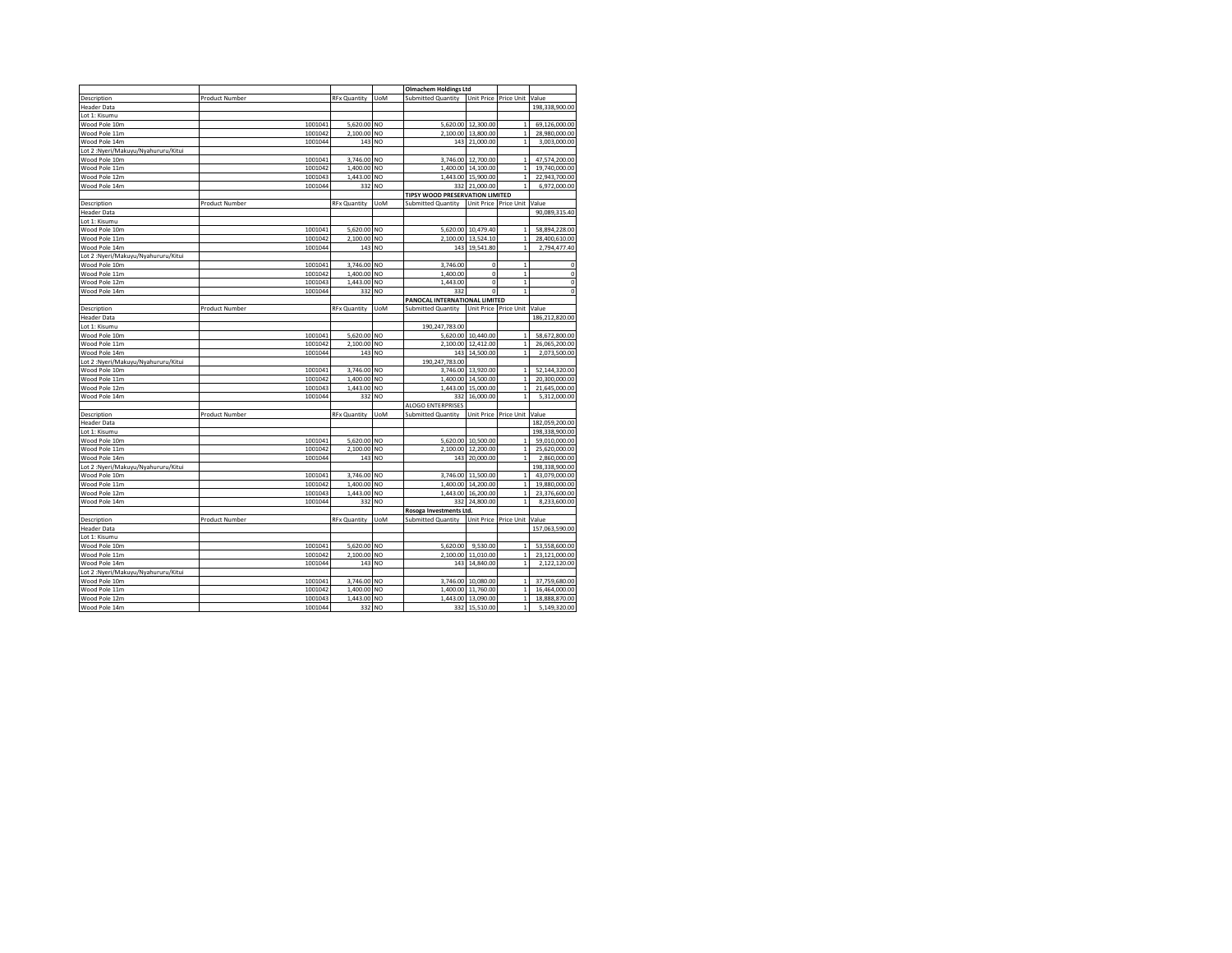|                                                     |                       |                     |                | <b>Oasis Capital Ltd</b>           |                    |                       |                |
|-----------------------------------------------------|-----------------------|---------------------|----------------|------------------------------------|--------------------|-----------------------|----------------|
| Description                                         | <b>Product Number</b> | <b>RFx Quantity</b> | <b>UoM</b>     | <b>Submitted Quantity</b>          | Unit Price         | Price Unit            | Value          |
| <b>Header Data</b>                                  |                       |                     |                |                                    |                    |                       | 202,029,080.00 |
| Lot 1: Kisumu                                       |                       |                     |                |                                    |                    |                       |                |
| Wood Pole 10m                                       | 1001041               | 5,620.00            | NO             |                                    | 5,620.00 11,600.00 | $\mathbf{1}$          | 65,192,000.00  |
| Wood Pole 11m                                       | 1001042               | 2,100.00            | N <sub>O</sub> |                                    | 2,100.00 14,500.00 | $\,$ 1                | 30,450,000.00  |
| Wood Pole 14m                                       | 1001044               |                     | 143 NO         |                                    | 143 20,300.00      | $\mathbf{1}$          | 2,902,900.00   |
|                                                     |                       |                     |                |                                    |                    |                       |                |
| Lot 2:Nyeri/Makuyu/Nyahururu/Kitui<br>Wood Pole 10m | 1001041               | 3,746.00            | N <sub>O</sub> |                                    | 3,746.00 13,340.00 | $\,$ 1                | 49,971,640.00  |
| Wood Pole 11m                                       |                       | 1,400.00            | N <sub>O</sub> | 1,400.00                           | 15,660.00          | $\,$ 1                | 21,924,000.00  |
|                                                     | 1001042               |                     |                |                                    |                    | $\mathbf{1}$          |                |
| Wood Pole 12m                                       | 1001043               | 1,443.00            | N <sub>O</sub> |                                    | 1,443.00 16,820.00 | $\mathbf{1}$          | 24,271,260.00  |
| Wood Pole 14m                                       | 1001044               | 332                 | NO             | 332                                | 22,040.00          |                       | 7,317,280.00   |
|                                                     |                       |                     |                | CRESTA INVESTMENTS LIMITED         |                    |                       |                |
| Description                                         | Product Number        | <b>RFx Quantity</b> | <b>UoM</b>     | <b>Submitted Quantity</b>          | Unit Price         | Price Unit            | Value          |
| <b>Header Data</b>                                  |                       |                     |                |                                    |                    |                       | 200,480,480.00 |
| Lot 1: Kisumu                                       |                       |                     |                |                                    |                    |                       |                |
| Wood Pole 10m                                       | 1001041               | 5,620.00            | NO             | 5,620.00                           | 12,760.00          | $\mathbf 1$           | 71,711,200.00  |
| Wood Pole 11m                                       | 1001042               | 2,100.00            | N <sub>O</sub> | 2,100.00                           | 13,920.00          | $\mathbf 1$           | 29,232,000.00  |
| Wood Pole 14m                                       | 1001044               | 143                 | N <sub>O</sub> | 143                                | 18,560.00          | $\mathbf{1}$          | 2,654,080.00   |
| Lot 2: Nyeri/Makuyu/Nyahururu/Kitui                 |                       |                     |                |                                    |                    |                       |                |
| Wood Pole 10m                                       | 1001041               | 3,746.00            | NO             | 3,746.00                           | 12,760.00          | $\mathbf{1}$          | 47,798,960.00  |
| Wood Pole 11m                                       | 1001042               | 1,400.00            | NO             | 1,400.00                           | 13,920.00          | $\mathbf 1$           | 19,488,000.00  |
| Wood Pole 12m                                       | 1001043               | 1,443.00            | N <sub>O</sub> |                                    | 1,443.00 16,240.00 | $\mathbf{1}$          | 23,434,320.00  |
| Wood Pole 14m                                       | 1001044               | 332                 | NO             | 332                                | 18,560.00          | $\mathbf{1}$          | 6,161,920.00   |
|                                                     |                       |                     |                | WOODWORLD INTERNATIONAL LTD        |                    |                       |                |
| Description                                         | Product Number        | <b>RFx Quantity</b> | <b>UoM</b>     | Submitted Quantity                 |                    | Unit Price Price Unit | Value          |
| <b>Header Data</b>                                  |                       |                     |                |                                    |                    |                       | 186,398,138.00 |
| Lot 1: Kisumu                                       |                       |                     |                | 182,059,200.00                     |                    |                       |                |
| Wood Pole 10m                                       | 1001041               | 5,620.00            | N <sub>O</sub> |                                    | 5,620.00 11,368.00 | $\mathbf{1}$          | 63,888,160.00  |
| Wood Pole 11m                                       | 1001042               | 2,100.00            | NO             | 2,100.00                           | 13,340.00          | $\,$ 1                | 28,014,000.00  |
| Wood Pole 14m                                       | 1001044               | 143                 | N <sub>O</sub> | 143                                | 16,588.00          | $\mathbf{1}$          | 2,372,084.00   |
| Lot 2: Nyeri/Makuyu/Nyahururu/Kitui                 |                       |                     |                | 182,059,200.00                     |                    |                       |                |
| Wood Pole 10m                                       | 1001041               | 3,746.00            | NO             | 3,746.00                           | 11,948.00          | $\mathbf{1}$          | 44,757,208.00  |
| Wood Pole 11m                                       | 1001042               | 1,400.00            | NO             | 1,400.00                           | 13,920.00          | $\mathbf{1}$          | 19,488,000.00  |
| Wood Pole 12m                                       | 1001043               | 1,443.00            | NO             |                                    | 1,443.00 15,370.00 | $\,$ 1                | 22,178,910.00  |
| Wood Pole 14m                                       | 1001044               | 332                 | NO             | 332                                | 17,168.00          | $\mathbf 1$           | 5,699,776.00   |
|                                                     |                       |                     |                | <b>CARROLLTON TRADING LIMITEFD</b> |                    |                       |                |
| Description                                         | Product Number        | <b>RFx Quantity</b> | <b>UoM</b>     | Submitted Quantity                 | Unit Price         | Price Unit            | Value          |
| <b>Header Data</b>                                  |                       |                     |                |                                    |                    |                       | 200,399,767.20 |
|                                                     |                       |                     |                |                                    |                    |                       | 157,063,590.00 |
| Lot 1: Kisumu                                       |                       |                     |                |                                    |                    |                       |                |
| Wood Pole 10m                                       | 1001041               | 5,620.00            | N <sub>O</sub> |                                    | 5,620.00 12,760.00 | 1                     | 71,711,200.00  |
| Wood Pole 11m                                       | 1001042               | 2,100.00            | N <sub>O</sub> | 2,100.00                           | 13,815.60          | $\mathbf{1}$          | 29,012,760.00  |
| Wood Pole 14m                                       | 1001044               | 143                 | N <sub>O</sub> | 143                                | 18,502.00          | $\mathbf{1}$          | 2,645,786.00   |
| Lot 2:Nyeri/Makuyu/Nyahururu/Kitui                  |                       |                     |                |                                    |                    |                       | 157,063,590.00 |
| Wood Pole 10m                                       | 1001041               | 3,746.00            | N <sub>O</sub> | 3,746.00                           | 12,760.00          | $\mathbf{1}$          | 47,798,960.00  |
| Wood Pole 11m                                       | 1001042               | 1,400.00            | NO             | 1,400.00                           | 13,978.00          | $\,$ 1                | 19,569,200.00  |
| Wood Pole 12m                                       | 1001043               | 1,443.00            | <b>NO</b>      | 1,443.00                           | 16,274.80          | $\,$ 1                | 23,484,536.40  |
| Wood Pole 14m                                       | 1001044               | 332                 | NO             | 332                                | 18,606.40          | $\mathbf{1}$          | 6,177,324.80   |
|                                                     |                       |                     |                | APPLE EPIC VENTURES TRADERS LTD    |                    |                       |                |
| Description                                         | Product Number        | <b>RFx Quantity</b> | UoM            | Submitted Quantity                 | <b>Unit Price</b>  | Price Unit            | Value          |
| <b>Header Data</b>                                  |                       |                     |                |                                    |                    |                       | 94,812,320.80  |
| Lot 1: Kisumu                                       |                       |                     |                |                                    |                    |                       |                |
| Wood Pole 10m                                       | 1001041               | 5,620.00            | N <sub>O</sub> | 5,620.00                           | $\circ$            | $\mathbf{1}$          | 0              |
| Wood Pole 11m                                       | 1001042               | 2,100.00            | <b>NO</b>      | 2,100.00                           | 0                  | $\,$ 1                | 0              |
| Wood Pole 14m                                       | 1001044               | 143                 | NO             | 143                                | $\mathbf 0$        | $\mathbf 1$           | $\mathbf{0}$   |
| Lot 2: Nyeri/Makuyu/Nyahururu/Kitui                 |                       |                     |                |                                    |                    |                       |                |
| Wood Pole 10m                                       | 1001041               | 3,746.00            | NO             | 3,746.00                           | 12,504.80          | $\,$ 1                | 46,842,980.80  |
| Wood Pole 11m                                       | 1001042               | 1,400.00            | <b>NO</b>      |                                    | 1,400.00 14,050.00 | $\mathbf{1}$          | 19,670,000.00  |
| Wood Pole 12m                                       | 1001043               | 1,443.00            | N <sub>O</sub> | 1.443.00                           | 15,500.00          | $\mathbf{1}$          | 22,366,500.00  |
| Wood Pole 14m                                       | 1001044               | 332                 | N <sub>O</sub> |                                    | 332 17,870.00      | $\,$ 1                | 5,932,840.00   |
|                                                     |                       |                     |                |                                    |                    |                       |                |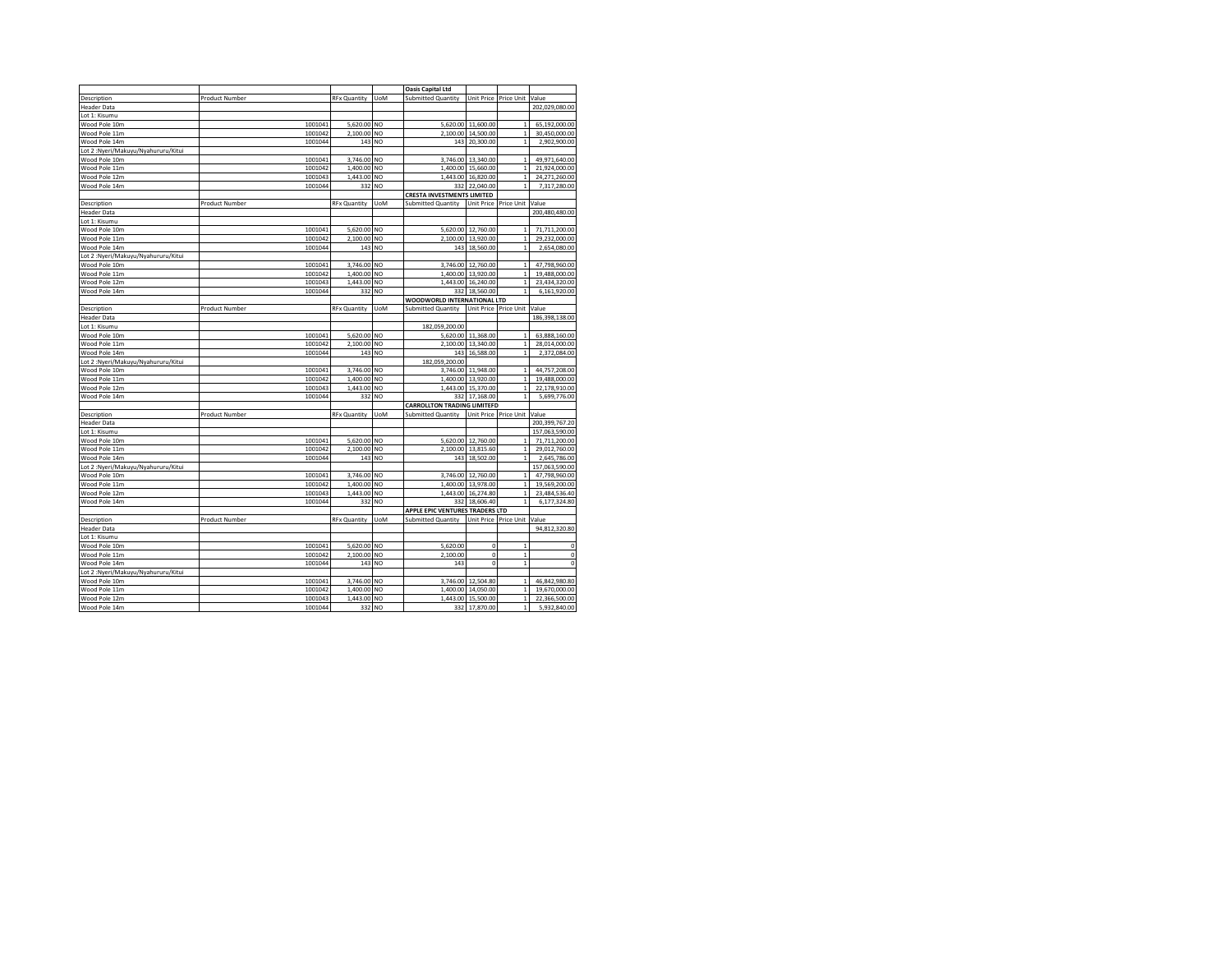|                                     |                       |                     |                | <b>Samfort LogisticsLimited</b>        |                                 |                             |                |
|-------------------------------------|-----------------------|---------------------|----------------|----------------------------------------|---------------------------------|-----------------------------|----------------|
| Description                         | <b>Product Number</b> | <b>RFx Quantity</b> | <b>UoM</b>     | <b>Submitted Quantity</b>              | Unit Price                      | Price Unit                  | Value          |
| <b>Header Data</b>                  |                       |                     |                |                                        |                                 |                             | 221,710,127.20 |
| Lot 1: Kisumu                       |                       |                     |                |                                        |                                 |                             |                |
| Wood Pole 10m                       | 1001041               | 5,620.00 NO         |                |                                        | 5,620.00 14,221.60              | $\mathbf{1}$                | 79,925,392.00  |
| Wood Pole 11m                       | 1001042               | 2,100.00 NO         |                |                                        | 2,100.00 15,451.20              | $\mathbf 1$                 | 32,447,520.00  |
| Wood Pole 14m                       | 1001044               | 143 NO              |                |                                        | 143 20,450.80                   | $\mathbf{1}$                | 2,924,464.40   |
| Lot 2:Nyeri/Makuyu/Nyahururu/Kitui  |                       |                     |                |                                        |                                 |                             |                |
| Wood Pole 10m                       | 1001041               | 3,746.00 NO         |                |                                        | 3,746.00 14,337.60              | $\mathbf{1}$                | 53,708,649.60  |
| Wood Pole 11m                       | 1001042               | 1,400.00            | N <sub>O</sub> |                                        | 1,400.00 15,557.92              | $\mathbf 1$                 | 21,781,088.00  |
| Wood Pole 12m                       |                       |                     | N <sub>O</sub> |                                        |                                 | $\mathbf{1}$                | 24,087,133.20  |
|                                     | 1001043               | 1,443.00<br>332     |                | 332                                    | 1,443.00 16,692.40<br>20,590.00 | $\mathbf{1}$                |                |
| Wood Pole 14m                       | 1001044               |                     | NO             |                                        |                                 |                             | 6,835,880.00   |
|                                     |                       |                     |                | ROCKON CONSTRUCTION COMPANY LIMITED    |                                 |                             |                |
| Description                         | <b>Product Number</b> | <b>RFx Quantity</b> | <b>UoM</b>     | <b>Submitted Quantity</b>              | Unit Price                      | Price Unit Value            |                |
| <b>Header Data</b>                  |                       |                     |                |                                        |                                 |                             | 170,419,500.00 |
| Lot 1: Kisumu                       |                       |                     |                |                                        |                                 |                             |                |
| Wood Pole 10m                       | 1001041               | 5,620.00            | N <sub>O</sub> | 5,620.00                               | 11,000.00                       | $\mathbf 1$                 | 61,820,000.00  |
| Wood Pole 11m                       | 1001042               | 2,100.00 NO         |                | 2,100.00                               | 12,000.00                       | $\,1\,$                     | 25,200,000.00  |
| Wood Pole 14m                       | 1001044               | 143                 | NO             | 143                                    | 23,000.00                       | $\mathbf{1}$                | 3,289,000.00   |
| Lot 2: Nyeri/Makuyu/Nyahururu/Kitui |                       |                     |                |                                        |                                 |                             |                |
| Wood Pole 10m                       | 1001041               | 3,746.00            | <b>NO</b>      | 3,746.00                               | 10,500.00                       | $\mathbf 1$                 | 39,333,000.00  |
| Wood Pole 11m                       | 1001042               | 1,400.00            | <b>NO</b>      | 1,400.00                               | 11,500.00                       | $\mathbf 1$                 | 16,100,000.00  |
| Wood Pole 12m                       | 1001043               | 1,443.00            | N <sub>O</sub> |                                        | 1,443.00 12,500.00              | $\mathbf{1}$                | 18,037,500.00  |
| Wood Pole 14m                       | 1001044               | 332                 | <b>NO</b>      | 332                                    | 20,000.00                       | $\mathbf{1}$                | 6,640,000.00   |
|                                     |                       |                     |                | <b>GILGIL TREATMENT INDUSTRIES LTD</b> |                                 |                             |                |
| Description                         | Product Number        | <b>RFx Quantity</b> | <b>UoM</b>     | Submitted Quantity                     |                                 | Unit Price Price Unit Value |                |
| <b>Header Data</b>                  |                       |                     |                |                                        |                                 |                             | 191,587,000.00 |
| Lot 1: Kisumu                       |                       |                     |                | 186,398,138.00                         |                                 |                             |                |
| Wood Pole 10m                       | 1001041               | 5,620.00 NO         |                |                                        | 5,620.00 12,000.00              | $\,$ 1                      | 67,440,000.00  |
| Wood Pole 11m                       | 1001042               | 2,100.00            | N <sub>O</sub> | 2,100.00                               | 14,000.00                       | $\mathbf 1$                 | 29,400,000.00  |
| Wood Pole 14m                       | 1001044               | 143                 | <b>NO</b>      | 143                                    |                                 | $\mathbf{1}$                |                |
|                                     |                       |                     |                |                                        | 18,000.00                       |                             | 2,574,000.00   |
| Lot 2: Nyeri/Makuyu/Nyahururu/Kitui |                       |                     |                | 186,398,138.00                         |                                 |                             |                |
| Wood Pole 10m                       | 1001041               | 3,746.00            | N <sub>O</sub> | 3,746.00                               | 12,000.00                       | $\mathbf{1}$                | 44,952,000.00  |
| Wood Pole 11m                       | 1001042               | 1,400.00            | NO             | 1,400.00                               | 14,000.00                       | $\mathbf{1}$                | 19,600,000.00  |
| Wood Pole 12m                       | 1001043               | 1,443.00            | <b>NO</b>      | 1,443.00                               | 15,000.00                       | $\mathbf 1$                 | 21,645,000.00  |
| Wood Pole 14m                       | 1001044               | 332                 | N <sub>O</sub> | 332                                    | 18,000.00                       | $\mathbf 1$                 | 5,976,000.00   |
|                                     |                       |                     |                | <b>BIASHARA MASTER SAW MILLSLTD</b>    |                                 |                             |                |
| Description                         | Product Number        | <b>RFx Quantity</b> | <b>UoM</b>     | Submitted Quantity                     |                                 | Unit Price Price Unit Value |                |
| <b>Header Data</b>                  |                       |                     |                |                                        |                                 |                             | 117,559,934.00 |
| Lot 1: Kisumu                       |                       |                     |                |                                        |                                 |                             | 200,399,767.20 |
| Wood Pole 10m                       | 1001041               | 5,620.00 NO         |                |                                        | 5,620.00 12,528.00              | $\mathbf{1}$                | 70,407,360.00  |
| Wood Pole 11m                       | 1001042               | 2,100.00 NO         |                | 2,100.00                               | $\mathbf{1}$                    | $\mathbf 1$                 | 2,100.00       |
| Wood Pole 14m                       | 1001044               | 143 NO              |                | 143                                    | 1                               | $\mathbf{1}$                | 143            |
| Lot 2:Nyeri/Makuyu/Nyahururu/Kitui  |                       |                     |                |                                        |                                 |                             | 200,399,767.20 |
| Wood Pole 10m                       | 1001041               | 3,746.00 NO         |                | 3,746.00                               | 12,586.00                       | $\mathbf 1$                 | 47,147,156.00  |
| Wood Pole 11m                       | 1001042               | 1,400.00            | NO             | 1,400.00                               | $\mathbf{1}$                    | $\,$ 1                      | 1,400.00       |
| Wood Pole 12m                       | 1001043               | 1,443.00            | <b>NO</b>      | 1,443.00                               | $\mathbf{1}$                    | $\,$ 1                      | 1,443.00       |
| Wood Pole 14m                       | 1001044               | 332                 | NO             | 332                                    | 1                               | $\mathbf{1}$                | 332            |
|                                     |                       |                     |                | <b>JANWILL ENTERPRISES LIMITED</b>     |                                 |                             |                |
| Description                         | <b>Product Number</b> | <b>RFx Quantity</b> | <b>UoM</b>     | Submitted Quantity                     |                                 | Unit Price Price Unit Value |                |
|                                     |                       |                     |                |                                        |                                 |                             |                |
| <b>Header Data</b>                  |                       |                     |                |                                        |                                 |                             | 186,421,280.00 |
| Lot 1: Kisumu                       |                       |                     |                |                                        |                                 |                             |                |
| Wood Pole 10m                       | 1001041               | 5,620.00            | N <sub>O</sub> | 5.620.00                               | 11,600.00                       | $\mathbf{1}$                | 65,192,000.00  |
| Wood Pole 11m                       | 1001042               | 2,100.00 NO         |                | 2,100.00                               | 13,340.00                       | $\mathbf 1$                 | 28,014,000.00  |
| Wood Pole 14m                       | 1001044               | 143                 | NO             | 143                                    | 16,820.00                       | $\mathbf{1}$                | 2,405,260.00   |
| Lot 2: Nyeri/Makuyu/Nyahururu/Kitui |                       |                     |                |                                        |                                 |                             |                |
| Wood Pole 10m                       | 1001041               | 3,746.00            | N <sub>O</sub> | 3,746.00                               | 12,180.00                       | $\mathbf 1$                 | 45,626,280.00  |
| Wood Pole 11m                       | 1001042               | 1,400.00 NO         |                |                                        | 1,400.00 13,340.00              | $\,1\,$                     | 18,676,000.00  |
|                                     |                       |                     |                |                                        |                                 |                             |                |
| Wood Pole 12m                       | 1001043               | 1,443.00            | N <sub>O</sub> | 1.443.00                               | 14,500.00                       | $\mathbf 1$                 | 20,923,500.00  |